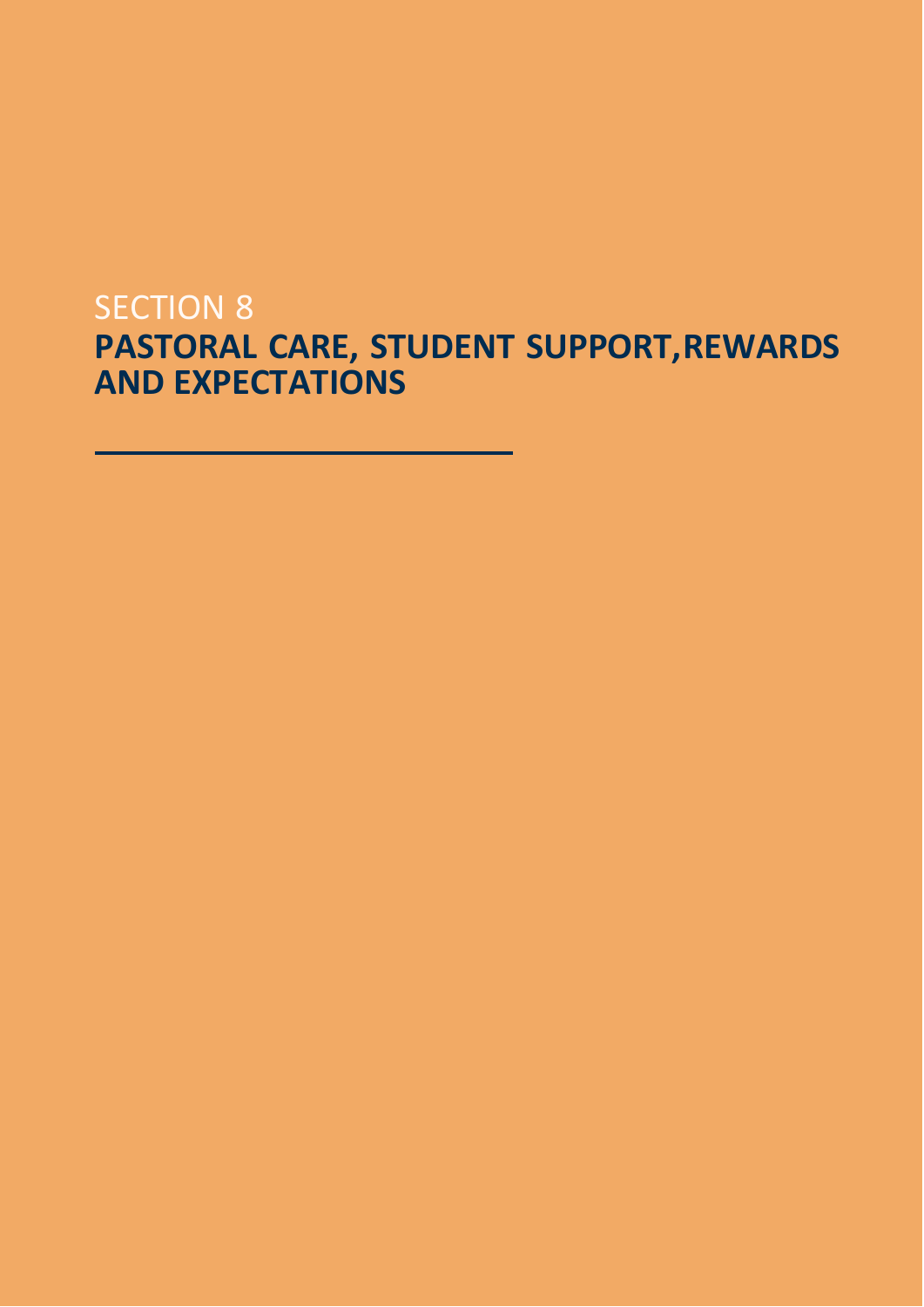# PASTORAL CARE, STUDENT SUPPORT, **REWARDS AND EXPECTATIONS**

# **8.1 Student Well-Being Framework**

The care and well-being, steps for student support and success procedures of the school are based on the philosophy that students who are happy in their environment, who are inspired by the process of learning and who feel secure with those who facilitate that learning, willbe successful. Students are expected to demonstrate behaviour that reflects the school's philosophy and the ISL Qatar pillars of Diversity, Passion, Identity and Understanding. The framework on which our student support and success policies and procedures are developedcan be found here.

Our aims are for students to:

- show respect, understanding and sensitivity towards other cultures and the rights of others;
- grow in their capacity to exercise sound moral judgements and exhibit the ISL Qatar values of respect for self, others, learning and the environment.
- learn and demonstrate self-discipline through mutual respect and concern for the local and global community;
- accept personal responsibility for their actions and account to their teachers and parents/guardians for their conduct;
- be diligent in pursuing their studies and attend school regularly and punctually;
- comply with the school guidelines and expectations. To achieve this, ISL Qatar:
- provides a support and learning support structure in which students feel secure and are able to progress and be successful;
- provides a clear rewards system to promote a positive learning environment and to reward students who demonstrate high achievement,
- exceptional effort, outstanding service, excellent behaviour and other significant contributions to the school; • makes clear our expectations and deals with breaches of school guidelines in a fair, consistent and timely manner.

Our well-being and support structures are designed to ensure that we have a safe environment in which all students can thrive.

#### **8.2 Respect**

Our Respect Policy statement can be found here.

At ISL Qatar we consider that inappropriate choices of behaviour need to be understood by the student and that there are clear steps for restitution; assisting this process and supporting change and improved choices, is paramount to bringing about effective long term change.This should include exploration of the incident so that the student fully understands their impact on other individuals and the community, and actions to be taken by the student to repair damage to the person/community. These two factors, understanding and consequence, are critical to the student being able to make a change in their thinking and ultimately modify their behaviour. Often students who make poor behaviour choices are also experiencing personally challenging situations. A change in thinking is consequently unlikely unless we provide additional support and help them to develop coping strategies.

Additionally, in cases where a student has repeated difficulty with making effective behavior choices, the above actions will be supported via a Behaviour Contract, a Success Plan and or therapeutically, by a school Social-Emotional Psychological wellbeing counsellor, all of which are designed to enable the student to reflect and address underlying issues, experience success and gain an appreciation of the benefits of positive behavior choices.

In line with this approach, students who disregard our Respect Policy can expect to receive consequences which may include the removal of privileges such as participating in school trips and in some instances either temporary suspension. In such cases, students will not be allowed to represent the school in events, trips, school teams etc. until they show behaviour consistently in line with our Respect Policy.

To support consistent implementation of steps to support students to develop effective learning behaviour we will follow the ISL Qatar Detailed Chart of Escalation Stages. All stages include the need to undertake restorative actions in order to allow students to overcome the incident of concern, and have the opportunity to repair relationships.

The escalation chart can be found here

8.2.1 Leader of Student Development (LoSD):

The school's team who promote well-being and development comprises of the following staff:

- LoSD for Grades EC1-4: Members of Primary Leadership Team
- IB Diploma Coordinator: Jackie Isherwood(**jisherwood@islqatar.org**)
- LoSD for Grades 11 & 12: Jenny Besford (**jbesford@islqatar.org**)
- LoSD for Grades 9 & 10: Lynette Brink (**lbrink@islqatar.org**)
- LoSD for Grades 7 & 8: Moneeb Minhas (**Mminhas@islqatar.org**)
- LoSD for Grades 5 Ahmed El Hadidi (**aelhadidi@islqatar.org**)
- LoSD for Arabic Cultural Support: Ahmed El Hadidi (**aelhadidi@islqatar.org**)
- College Counsellor Gerry Zepeda (**GZepeda@islqatar.org)**
- College Counsellor: Jonathan Owen (**[JOwen@islqatar.org](mailto:JOwen@islqatar.org)** )
- Social Emotional Counsellor: Lone Peterson (**Lpetersen@islqatar.org)**
- Social Emotional Counsellor: Reinette Evert **(Revert@islqatar.org)**
- Social Emotional Counsellor: Ebru Kublay **(Ekublay@islqatar.org )**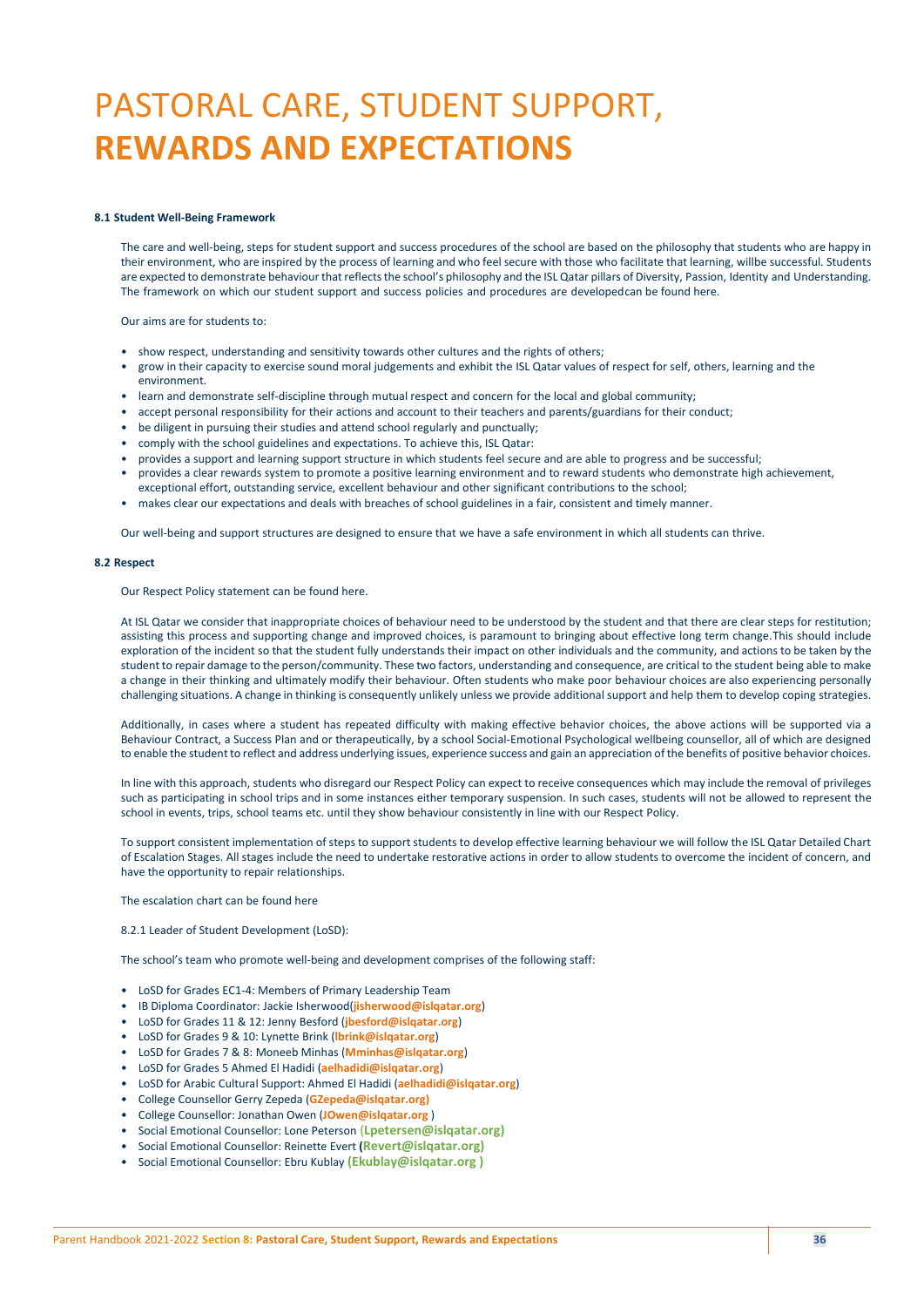The leaders of student development work with a team of homeroom teachers who are responsible for the well-being and devel- opment of a homeroom group of students. Homeroom teachers are the first point of contact for issues of concern that parents may have. In the secondary school, there is an Associate Homeroom Teacher who is connected to a specific Homeroom and acts as an additional support for the Homeroom Teacher in terms of providing mentoring experiences for students

#### **8.3 Anti-Bullying Policy**

Everyone at ISL Qatar has the right to feel welcome, secure and happy. If this is the case, all members of the school communitywill be able to achieve to their maximum potential. Bullying of any sort prevents this and prevents equality of opportunity. It is the responsibility of all members of our community to prevent this happening and this policy contains guidelines to support this ethos.

Where bullying exists the student affected should feel confident to activate the anti-bullying systems within the school to stop the bullying. It is our aim to challenge attitudes about bullying behaviour, increase understanding for bullied students and help build an anti-bullying ethos in the school.

### 8.3.1 Definitions of Bullying

Bullying is deliberately hurtful behaviour that is repeated over a period of time, making it difficult for the person concerned to de- fend themselves. This can take the form of name-calling, electronic abuse through websites, text messages or e-mails, violence, threatened violence, isolation, ridicule or indirect action such as spreading unpleasant stories about someone. We ensure that all students know the difference between bullying and falling out or one-off incidents or disagreements.

# 8.3.2 Actions to Tackle Bullying

Prevention is better than cure. At ISL Qatar we are vigilant in looking for signs of bullying and always take reports of incidents se- riously. We use the curriculum whenever possible to reinforce the ethos of the school and help students to develop strategies to combat bullying-type behaviour.

Students are told that they must report any incidence of bullying to an adult within school, and that when another student tells them that they are being bullied or if they see bullying taking place it is their responsibility to report this to a member of staff. There is a provision for students or parents to report incidents anonymously.

All reported incidents of bullying are taken seriously and investigated by staff members. A record is kept of reports and confirmedincidents. The class teacher or homeroom teacher of the affected student is responsible for this and is required to give a copy of any report and the action taken to the respective Pastoral Leader. Older students may be asked to write a report themselves. In order to ensure effective monitoring of such occurrences, and to facilitate co-ordinated action, all proven incidences of bullying are reported to the Head of Secondary or Head of Primary.

Upon discovery of an incident of bullying, we discuss, with the children, the issues appropriate to the incident and to their age and level of understanding. If the incident is not too serious, a problem- solving approach may help. The adult will try to remain neutraland deliberately avoid direct, closed questioning which may be interpreted as accusatory orinterrogational in style. Each student is given an opportunity to talk and the discussion is focused on finding a solution to the problem and stopping the bullying recurring.

There are various strategies that can be applied if more than one student is involved in bullying another. Role-play and other dramatechniques can be used. If held regularly, this can be an effective way of sharing information and provide a forum for discussing important issues such as equal rights, relationships, justice and acceptable behaviour. It can also be used within the affected groupto confront bullying that already exists.

Students who are worried about openly discussing an incident when the aggressors are present can be encouraged to go to the teacher with a piece of work, using this as a reason to speak to the teacher. Students need to feel secure in the knowledge that assertive behaviour and even walking away can be effective ways of dealing with bullying.

We have a number of peer mentoring systems and a Student Leadership Team, which helps to promote active citizenship and effective role models amongst the student body. These are important vehicles for students to report incidents of bullying and as such, act as an important link between the student body and staff.

# **8.4 Harassment Policy**

ISL Qatar is committed to maintaining a learning environment free of harassment. Harassment refers to any unwelcome advances including, but not limited to touching, leaning over, continuous encroachment of personal space, remarks or questions which, after there has been a clear statement that the person should stop, is continued. The act or acts performed by the individual will substantially interfere with another's educational performance and/or their physical or psychological well-being.

#### **Parental Involvement**

The parents of bullies and the affected students will be informed of an incident and the action that has taken place and asked to support strategies proposed to tackle the problem. The bully will also be reminded of the possible consequences of bullying and the sanctions for repeated incidents will be clearly explained to him/her. Persistent bullies will be excluded from school.

Parents can support students by urging them to tell someone at school if they are being bullied. Keeping information from the school, or from their parents, will never help a problem to be solved, and will prolong the period a student has to suffer. In cases of cyber bullying, students should be encouraged to keep text messages, social media feeds etc. as these are effective and helpful evidence which can be used to inform an investigation. Students are encouraged to seek support from their Homeroom Teacher, Pastoral Leader, Head of Student Support or any trusted adult member of the community.

Whilst there is little history of bullying or harassment at ISL Qatar, we believe that one case is one case too many and we believe it is essential to constantly review this policy to ensure we are in a position to strengthen our approach to this issue.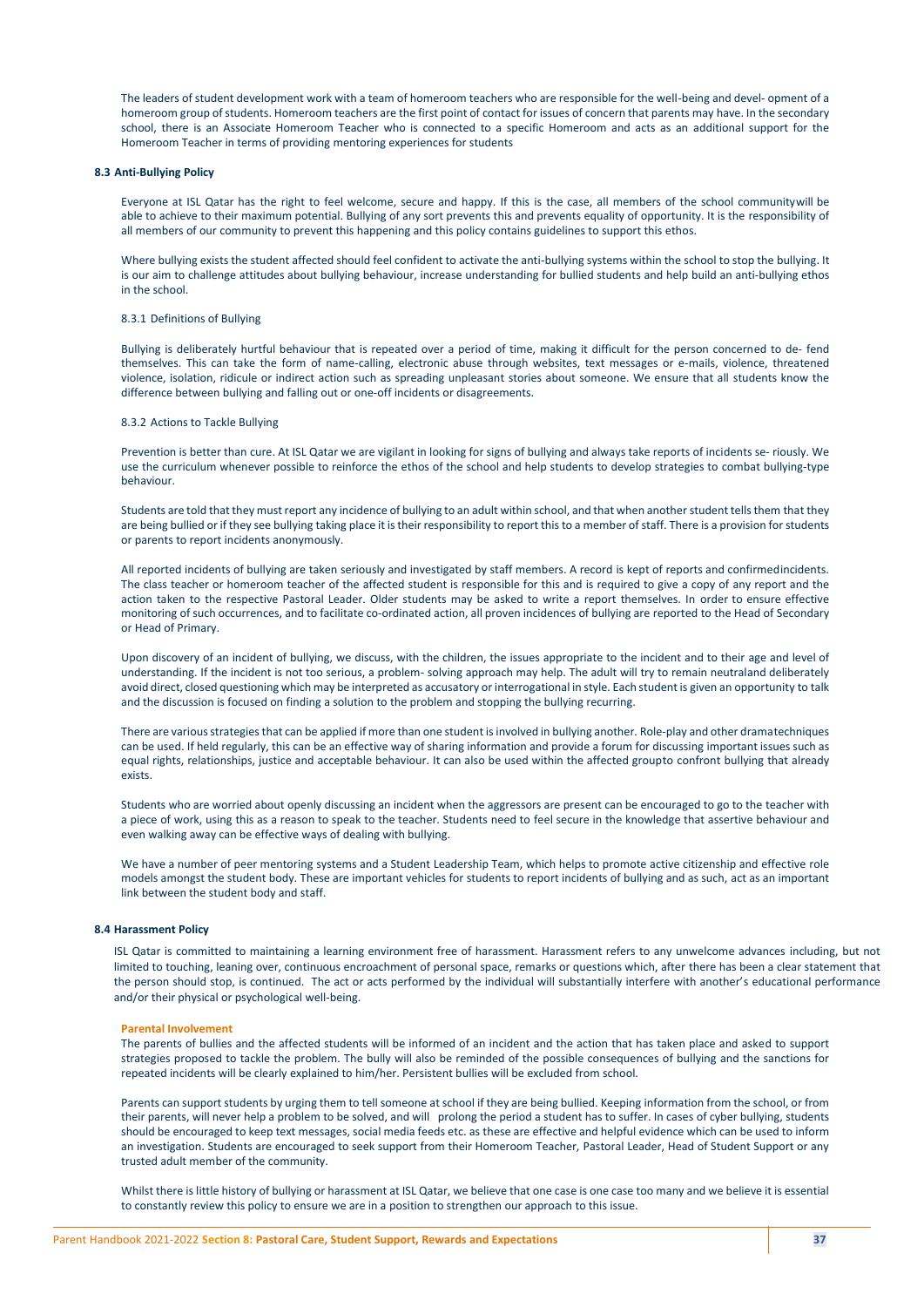#### **8.5 Learning Support**

We recognise all children as individuals with a wide range of abilities and learning needs, but we also have a responsibility to ad- dress any concerns that may arise during a student's school career. The ISL Qatar code of practise for special needs and learning support is designed to ensure that appropriate provision is made for every student to realise his/her maximum potential in all areas of development. Our main aims are to work positively with students, parents and carers, to keep them informed and acknowledge any issues.

In certain circumstances we may not be able to provide the appropriate learning support for students with very specific learning needs. In this case, the school will work with parents to find alternative schooling.

The learning support team consists of the Learning Support Coordinator, two Learning Support teachers, three learning Support Assistants and one mathematics learning assistant (50%) who works with secondary students. Referrals are generally made by classteachers and support is provided on an individual or small group basis according to the Learning Support policy. The Learning Support Coordinator is available for consultations and advice.

# **8.6 Counselling**

ISL Qatar has full-time counsellors who work directly in supporting students and parents with social, emotional and academic issues on a confidential basis. For further information, please contact the School Counselor Coordinator Ms Reinette Evert (**[revert@islqatar.org](mailto:revert@islqatar.org)**). Our Counselling policy can be found here

# **8.7 English as an Additional Language (EAL)**

ISL Qatar offers a research-based, highly effective English as an Additional Language (EAL) programme for students who are new to learning in English or continue to benefit from English language support. The EAL department uses a range of assessments to determine placement in, and exit from, the EAL programme.

The four domains of language (listening, speaking, reading and writing) are taught as an integrated whole, rather than in isolation, linking language learning with academic content. This approach makes learning natural, providing reinforcement for all aspects of language learning. At ISL Qatar, we blend the school's curriculum continuum with English language proficiency standards set by the World-Class Instructional Design and Assessment (WIDA) Consortium.

For more information, please contact Samir Valiyev [\(svaliyev@islqatar.org\).](mailto:svaliyev@islqatar.org)

#### **8.8 Uniform and Dress Code**

While ISL Qatar does not have a school uniform, it does have a clear dress code. Clothing needs to be simple, modest, neat and suitable for a range of school activities and appropriate to a working and learning environment.

All students will dress in a manner that is both respectful to the host country and inoffensive to any individual in the community. Clothing which could be perceived as culturally insensitive is not allowed. This includes items of clothing with references to alco- hol or drugs. Students are expected to demonstrate pride in themselves and the school community by their manner of dress and appearance.

All students should wear trousers or long shorts, although girls can opt to wear below-the-knee length skirts. Clothing should be opaque and undergarments should not be visible. Trousers should be pulled up to the waist. Shirts and blouses should fully cover the midriff and cleavage. Singlet-type or strapless shirts and vests are not allowed. Ripped clothing of any description is not allowed.

Excessive use of jewellery and make-up is discouraged and, if worn, should be simple and discrete. Large earrings are not allowedon health and safety grounds. Earstuds may be worn as an alternative. Also unacceptable, are any of the following: artificial bright- ly coloured hair dyes and body piercings (other than studs).

Footwear must be safe for a school environment. There are special requirements in the science and technology rooms that must be observed. If there are violations of the dress code, then the student will be asked to change or be provided with temporary cloth- ing. If the violation is repeated, the student may be required to return home and change their clothing or be excluded from class if returning home is not possible. Further violations will lead to further disciplinary action. The Head of School is the final arbiter on matters relating to the dress code.

### **8.9 Information and Digital Literacy**

#### **Access to Learning Technologies**

ISL Qatar adopts a blended learning approach to education, combining face to face instruction with the integration of web or 'cloud-based' learning tools, and carefully selected specialist tools that supports all teaching and learning.

In the primary school, all classrooms are equipped with 5 iPads and have to 3 iPad class carts containing 24 iPads each as well as 2 laptop trolleys.

In secondary, all classrooms are equipped with digital display boards and classroom specific specialist equipment.

ISL Qatar does not mandate the use of, nor provide, specific hardware or software for secondary students. Instead, in grade 4 to grade 12, we require students to bring a device of their choosing to school every day that meets the minimum required device specifications. The BYOD programme plays an important role in self-directed learning, giving students a greater degree of choice in how they address their own specific learning needs through immediate access to a wide range of web-based learning tools. Student work can be stored in the student's online drive provided by the school, which has unlimited storage space. See the ISL Qatar BYOD Guide for more information.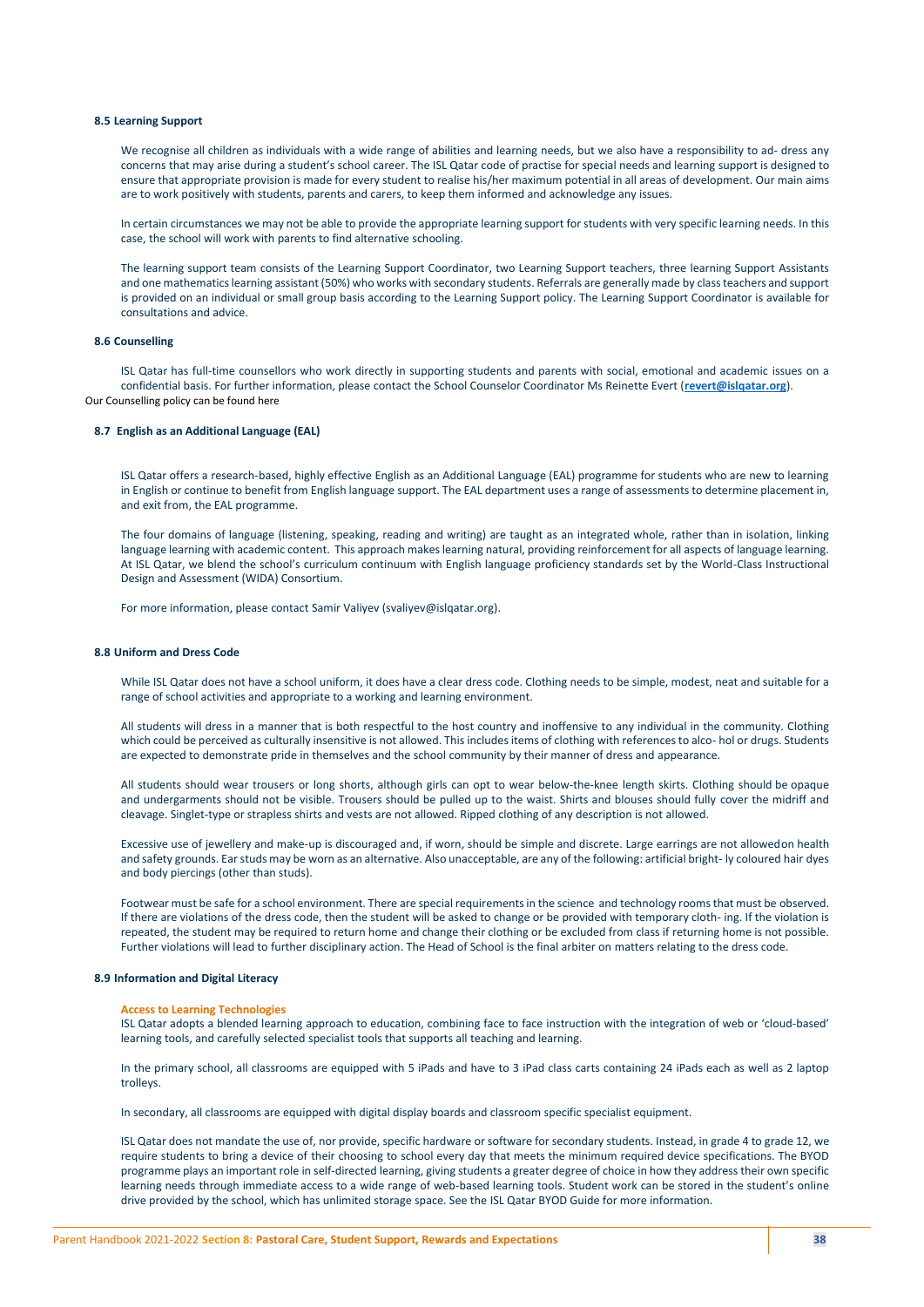#### **Technologies & Digital Literacy - Support**

To match electronic resources as closely as possible to the school curriculum, the Tech Hub and teachers review and evaluate resources to offer learning experiences that are appropriate to the age and ability of the group being taught. In collaboration with the Tech Hub, teachers provide appropriate guidance to students to ensure adequate development of information and digital literacy skills.

The range of support available to students, both technical and from a learning perspective, is continually growing. The Tech Hub on the ground floor has two dedicated technical support specialists alongside our Learning Technologies Integrators, our Academic Esports Coordinator as well as our System Development Officer who work across the school with both students and staff.

### **Virtual Learning Environments**

**Primary:** In primary school, Seesaw serves as a platform for the development of student learning journals, the dynamic collection of evidence for learning and as a means of communication with parents. More detailed information on the use of Seesaw can be found in The ISL Qatar Seesaw Guidelines for Teachers.

**Secondary:** ManageBac is the school's adopted platform for class attendance, unit planning, report writing and the posting of assignments for students. An integrated calendar of upcoming deadlines is visible by both students and parents.

ManageBac is also the main management and communication tool for the MYP Personal Project and Service as Action and in the DP, Creativity Activity and Service, the Extended Essay, Theory of Knowledge and Examination Registration.

Whilst assignments details must be shared with students via ManageBac as a minimum requirement, many teachers also take advantage of our access to Microsoft Teams for Education and other online platforms which offer greater flexibility in terms of monitoring assignment progress, providing real-time feedback to students, facilitating remote communication and collaboration whilst also allowing for anytime, anywhere access to learning resources.

Microsoft Teams for Education is the whole school communication and collaboration platform.

# **Responsible Use Agreements**

We enforce explicit web filtering and block access to VPN and other filter bypass services. We also enforce SafeSearch on Bing, Yahoo and Google. It is however important to note that no web filter is 100% watertight and so staff are required to continually impress upon students the principles of digital citizenship and responsible use of technology as per the ISL Qatar Responsible Use Agreements.

Parents are advised to read through the Primary Responsible Use Agreement or Secondary Responsible Use Agreement , as appropriate, along with the school's Smartphone Policy.

Useful websites for safe use of the internet

- **<http://www.ictqatar.qa/ar/program/cyber-safety-awareness>** (Arabic)
- **<http://www.ictqatar.qa/en/program/cyber-safety-awareness>** (English)
- **<http://www.safekids.com/>**

As part of its Bring Your Own Device (BYOD) Policy the school recognises that internet-enabled electronic devices can play a crucial role in the learning process. In line with our RESPECT Policy, however, students are expected to demonstrate good judgement and courtesy when using their electronic devices. Should continued inappropriate use be evident, students will no longer be allowed to bring such items to school.

Students are responsible for their own devices at all times. The school is not responsible for any lost, stolen or damaged devices.

# **8.10 Public Displays of Affection**

At ISL Qatar, we welcome students from all over the world and enjoy working with and learning from one another. However, publicdisplays of affection and physical contact, that may be acceptable in other cultures, are not acceptable in Qatar and therefore not allowed in school.

# **8.11 Smoking**

ISL Qatar is a non-smoking campus. Persons are required to observe the no-smoking rule at all times. Students are not permitted to smoke either on the school campus or while participating in any school- sponsored activity either on, or away from, the cam- pus. Students found smoking, or in possession of any form of tobacco, while on the school campus or while participating in any school-sponsored activities either on, or away from the school campus, will be subject to disciplinary consequences, including suspension.

# **8.12 Chewing Gum**

Chewing gum is not allowed on the premises and disposal should be in line with the value we place on sustaining a clean and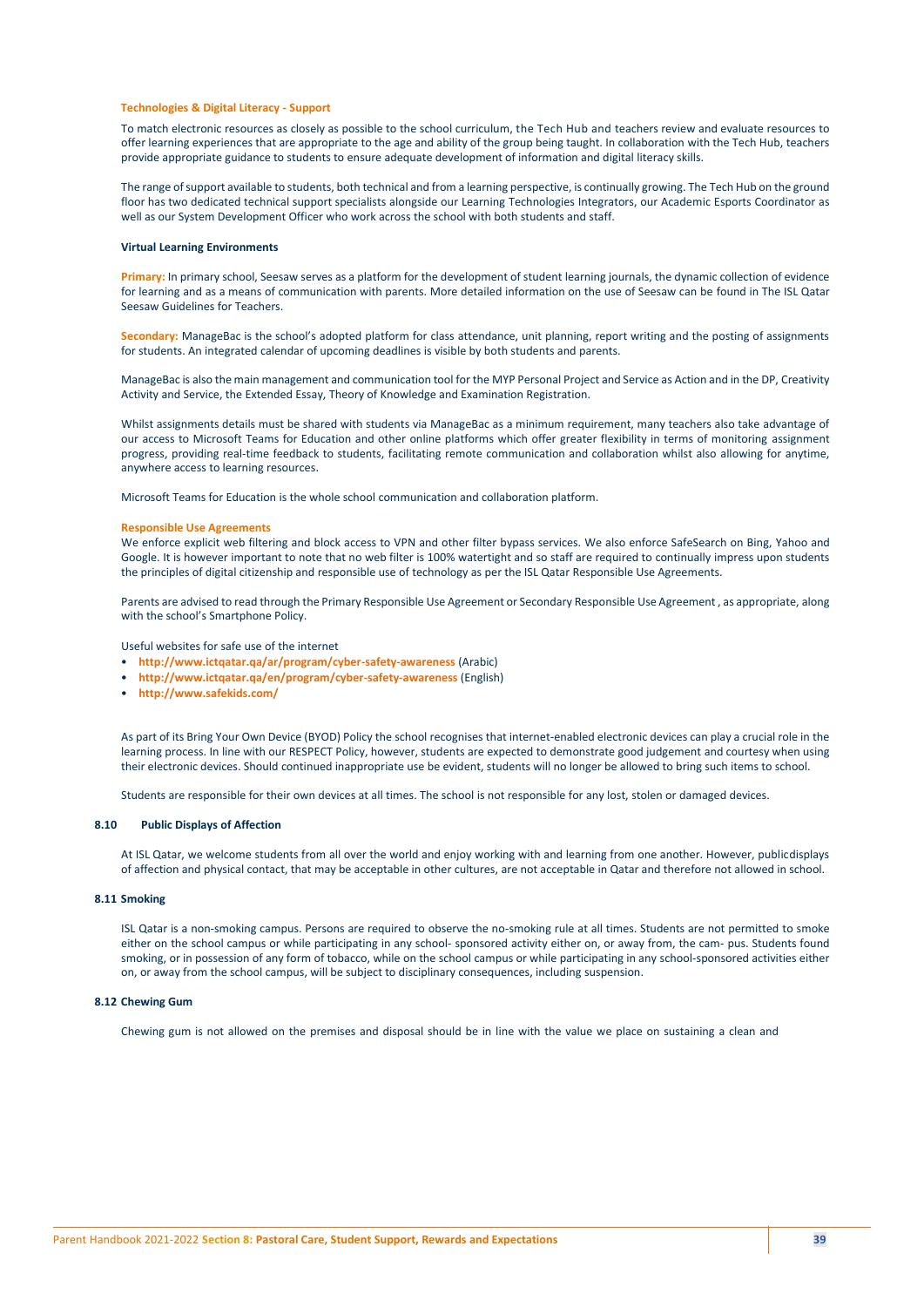healthy environment. There are bins provided for the disposal of all rubbish within the community.

# **8.13 Substance Abuse**

The misuse of controlled substances is illegal in Qatar and students who are reasonably suspected to be in any way involved in behaviours related to illegal drugs will be subject to the strongest possible sanctions available to the school.

#### **8.14 Aggressive and Anti-Social Behaviour**

Every student and staff member who attends ISL Qatar has the right to a safe and secure environment free from any form of abuse from student, staff member or parent.

ISL Qatar will not tolerate any act whereby one or more students knowingly and deliberately engage in any form of physical, verbalor psychological activities towards another person with a view to causing them abuse or distress. We seek to provide a loving, warm, safe and secure environment which maximises student learning. Any student who acts against a fellow student underminesand destroys this assurance given by the school towards students and parents and is in violation of the trust placed in them by the school.

All incidents of such behaviour will be taken seriously by the school and all incidents investigated thoroughly. If it is established thatsuch behaviour has taken place, action will be taken to eliminate such behaviour and parents will be informed. This may involve the student being excluded from the school. When the school is satisfied that such behaviour will not be repeated, the student may be readmitted to the school, on the understanding that any further occurrence of the behaviour may result in suspension or expulsion.

# **8.15 Sanctions**

We encourage students to develop self-control, but occasionally stronger disciplinary procedures are needed. When conduct is unac- ceptable, the student will be expected to engage in a dialogue about the incident and guided to understand the impact of their behav- iour on others, and agree on relevant restorative actions which support the rebuilding of relationships. These members of staff take special responsibility for students in their class, coordinating information and addressing any initial problem. If the behaviour doesnot improve, or if the student commits a serious misdemeanour, further disciplinary measures are taken and parents are contacted. Measures taken may include the following: reprimand and verbal warning, confiscation of student property (e.g. mobile phones), written warnings, and allocation of community tasks (e.g. clean up duties), daily reports, temporary exclusion from school or ulti- mately permanent exclusion from school. In all but minor cases, a written account will be made (e.g., behaviour ticket). Thisis seen by the initiating teacher, the Class or Homeroom Teacher, the appropriate Head of Section and relevant Pastoral Leader.

# **8.16 Off-Campus Behaviour**

During school trips, students are expected to behave well, be good ambassadors for the school and to allow others to enjoy them- selves. Students who fail to do so, especially those who do not observe safety rules, will be disciplined and may be excluded from subsequent trips. Specifically, students should:

- be courteous and considerate to all
- behave appropriately on public transport
- stay with the group and not wander off alone
- follow the instructions given by the teacher in charge
- listen politely to presentations and ask questions sensibly
- return from free time (Secondary only) punctually and to the specified meeting place
- not bring food, drink, money or belongings except as allowed by the teacher in charge.

## **8.17 Student Councils/Leadership**

One of the school's aims is to develop in all students a sense of responsibility, leadership, involvement and spirit of community service. We also acknowledge that students can make valuable contributions to assist the organisation and operation of the school. The secondary student council provides a forum for achieving these aims and give students the opportunity to express their views, which are listened to with respect and consideration and are valued greatly. In the primary school, students are invited to join committees which relate to different interest groups/issues and students are guided to explore options for raising awareness and taking action for change.

8.16.1 Student Council/Leadership goals

The goals of the student councils are to:

- promote school and community spirit;
- improve the school environment;
- develop a positive attitude towards responsibilities, rights and duties;
- develop a sense of community service and social compassion;
- contribute to essential agreements that will lead to improved relations around the school.

8.16.2 The benefits of the Student Council/Leadership Groups

Through membership of the student council/leadership groups, students: